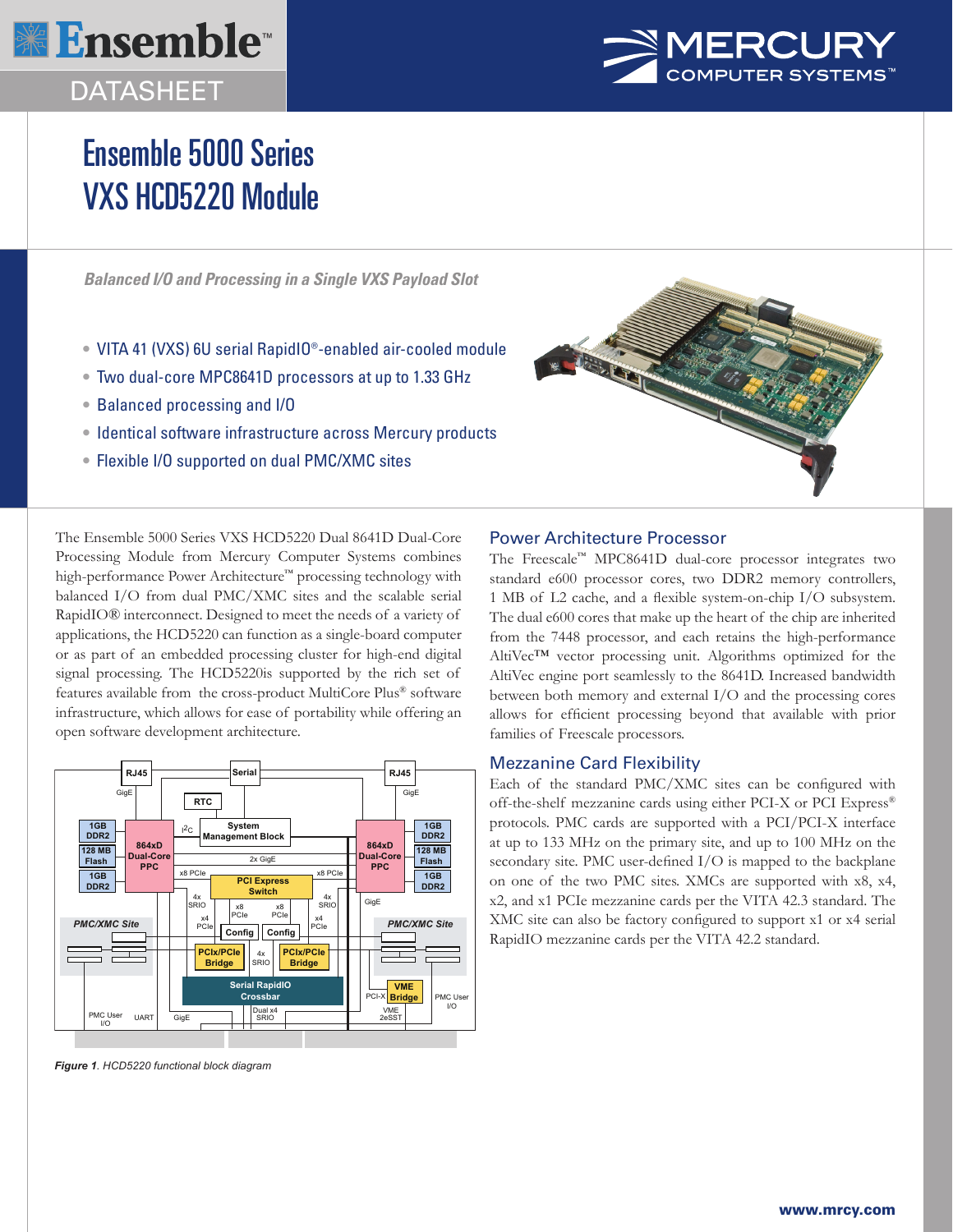# Open System Standards

The HCD5220 employs three independent standards-based communication planes for data input and movement, application control, and system management:

#### • **ANSI/VITA 41.2: VXS Serial RapidIO Interconnect**

The onboard serial RapidIO fabric enables communication with other system modules via the VXS P0 connector. Two x4 serial RapidIO links support data transfers at either 2.5 or 3.125 Gbaud, depending on system configuration.

#### • **ANSI/VITA 41.6: Gigabit Ethernet**

Gigabit Ethernet is supported at the front panel and via the VXS backplane interface. Each 8641D processor provides a front-panel 10/100/1000Base-T connection via the standard RJ-45 connector. Additionally, each processor provides a separate Gigabit Ethernet interface to the VXS P0 connector compliant with the draft VITA 41.6 (Control Plane) standard. A combined total of 4 Gigabit Ethernet links, enabled by the 8641D system-on-chip interface, are available on each VXS-220 module.

#### • **ANSI/VITA 38: System Management Bus**

The HCD5220 implements an onboard system management block, allowing any HCD5220 module in the system to perform remote queries on sensor values, set sensor thresholds, reset local and remote processors, and manage firmware updates. This management plane is implemented in accordance with the VITA 38 System Management Bus specification, implementing an I2C bus over the VME P1 connector.

# Additional Features

The HCD5220 provides the many features typically found on a single-board computer. In addition to the sophisticated management subsystem and fabric interconnect, the VXS-220 provides users with a toolkit enabling many different application use cases.

Features include:

- 128 MB of write-protectable boot/application flash per processor with protected boot vector to avoid accidental erasure
- Thermal and voltage sensors integrated onboard
- System management block capable of managing firmware updates, reading and writing sensor thresholds, reading sensor values, and resetting the module
- RS-232 serial interface ports per processor to the front panel with an additional interface optionally routed to the backplane
- Real-time clock with granularity to 1 ms and time measurement of up to 30 years
- General-purpose timers for synchronization
- Watchdog timer able to interrupt each processor upon expiration
- Open board architecture that supports network booting, as well as booting from the onboard flash memory

# Open Software Environment

For over 25 years, Mercury has been leveraging multicomputer software expertise, including recent multicore processor expertise, across its many platforms. This strategy is fully applied to the HCD5220. Because the processor, memory, and surrounding technologies are leveraged across product lines, software developed on the HCD5220 can interface seamlessly with other Mercury products. The same Linux® development and runtime environment is implemented on the HCD5220 as on other Mercury systems, such as the Ensemble 7100 and the VPA-200P.

The open software environment gives the HCD5220 access to a wide ecosystem of stacks, middleware, libraries, and tools. The Scientific Algorithm Library (SAL) is optimized for the onboard AltiVec engine, giving the HCD5220 industry-leading signal processing performance. A key new software package available for the HCD5220 is MultiCore SAL (MCSAL), which has the familiar SAL API interfaces, but is optimized for the multiple on-chip cores available with the 8641D.

Software support is available on the HCD5220 for the following products:

#### • **Open Development Suite for Linux**

This Eclipse-based integrated development environment (IDE) includes a C/C++ optimizing compiler, a source level debugger, a language sensitive text editor, a performance profiler, a project builder, a version control system, a run-time error checker, and a graphical source browser. Mercury extensions allow multiprocessor-aware process launching and debugging, as well as a System Supervisor view for graphical remote management.

#### • **Trace Analysis Tool and Library (TATL™)**

This "logic analyzer for software" provides insight into the dynamic interaction of up to a few hundred processors.

• **VSIPL and SAL (Scientific Algorithm Library)** 

Support for these Mercury standard numeric libraries is optimized for the 8641D architecture of the HCD5220.

#### • **Interprocessor Communication System (ICS)**

Support is carried forward from the RACE++ $^{\circ\circ}$ /MCOE<sup>™</sup> software environment. ICS provides a low-level interprocessor communication API, enabling users to take advantage of the high-bandwidth, low-latency serial RapidIO fabric with an easy-to-use software interface.

#### • **Performance Porting Package**

Provides low-level handles for manipulation of the serial RapidIO fabric and may be used for simple data movement or as a base to build a custom middleware layer.

With MultiCore Plus (MCP) software, applications can use industry-standard middleware such as MPI, DRI, CORBA, or even standard TCP/IP sockets ported to run seamlessly over the fabric. MCP also offers a software tool that can help to migrate legacy applications created with MCOE into the MCP domain.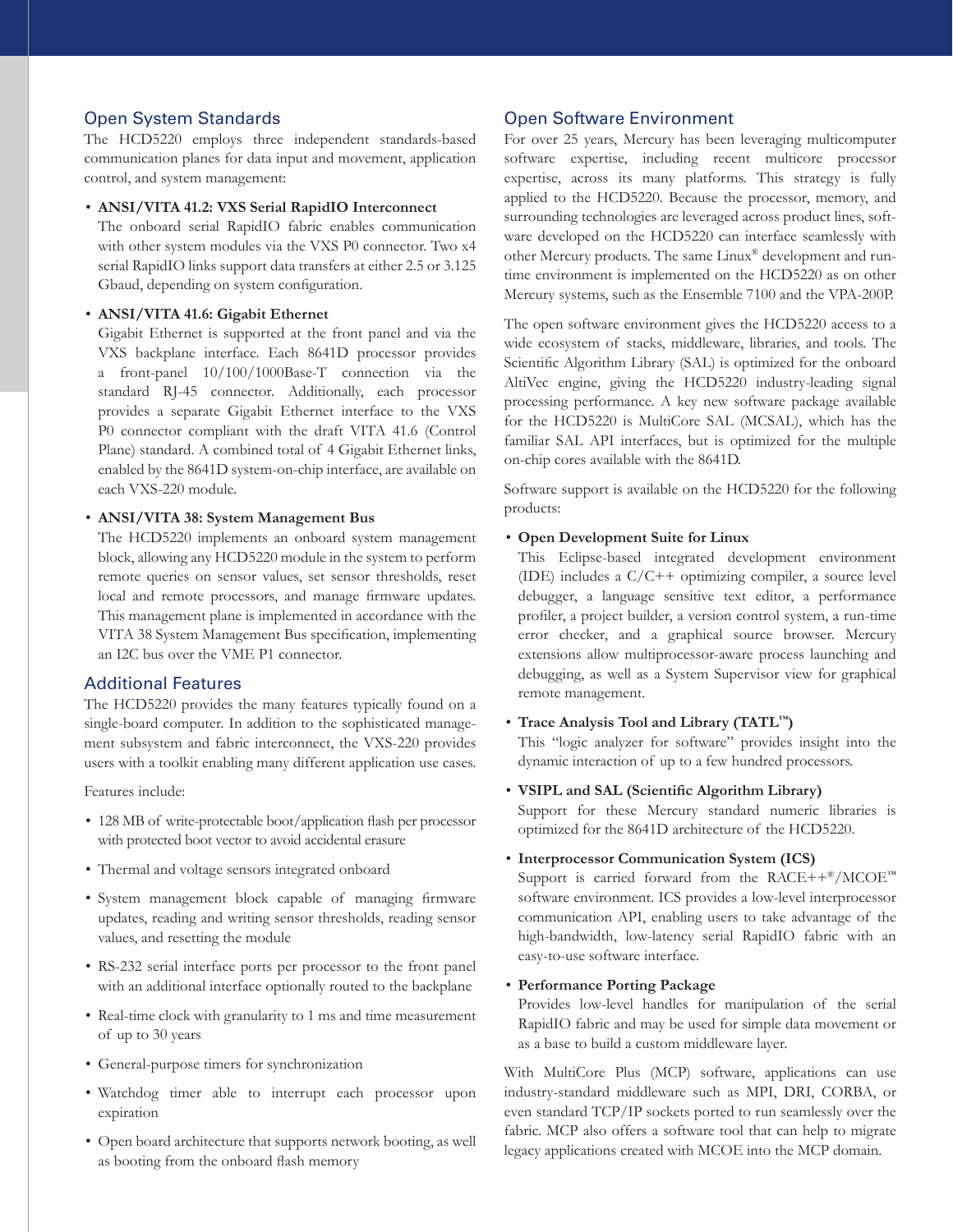# **Specifications**

# **Module**

Two dual-core MPC8641D processors Two PMC/XMC sites XMC factory-selectable for PCI Express or serial RapidIO connectivity Air-cooled Input voltage 5V and 3.3V

### **Processor Node**

| Dual-core 8641D  | Up to $1.33 \text{ GHz}$                  |
|------------------|-------------------------------------------|
| Cores per device |                                           |
| DDR2 SDRAM       | Up to 2 GB per processor at up to 533 MHz |

# **PMC-X / XMC Sites**

| Two PMC-X sites                        |                                                  |
|----------------------------------------|--------------------------------------------------|
| PCI-X-to-PCI Express bridge            |                                                  |
|                                        | Connects PMC sites to onboard PCI Express switch |
| PCI support at 33 MHz and 66 MHz       |                                                  |
| PCI-X support                          |                                                  |
| Primary site                           | 66, 100, and 133 MHz                             |
| Secondary site                         | 66 and 100 MHz                                   |
| PMC user-defined I/O from P4 to VME P2 |                                                  |
| PCI Express XMC sites per VITA 42.3 or |                                                  |
|                                        | serial RapidIO XMC sites per VITA 42.2           |
|                                        |                                                  |

#### **VME Interface**

2eSST capable via Tundra® TSi148™

#### **I/O**

Two front-panel 10/100/1000Base-TX Ethernet ports Two backplane Gigabit Ethernet ports per VITA 41.6 RS-232 serial interfaces per processor to front-panel interface Additional serial interface optionally routed to backplane

#### **Additional Resources**

Onboard 128-MB boot/application flash per processor Real-time clock Watchdog timer General-purpose 32-bit timers/counters System management block Thermal and voltage sensors

#### **Environmental**

**Air Cooled L0 Commercial**

| Temperature             |                                                      |
|-------------------------|------------------------------------------------------|
| Operating               | $0^{\circ}$ C to 40 $^{\circ}$ C                     |
| Storage                 | -40 $^{\circ}$ C to +85 $^{\circ}$ C                 |
| Altitude                |                                                      |
| Operating               | $10,000$ ft                                          |
| Storage                 | $30,000$ ft                                          |
| Humidity                | $10-90\%$ non-condensing                             |
| Vibration               | $0.003g^2$ /Hz, based on 20-2000 Hz, 1 hr/axis       |
| Shock                   | z-axis: 20g; x-, y-axes: 32g; 11 ms half-sine;       |
|                         | 3-positive and 3-negative on each axis               |
| Air Cooled L1 Rugged    |                                                      |
| Temperature             |                                                      |
|                         | Operating $-25^{\circ}$ C to $+55^{\circ}$ C         |
| Storage                 | -55 $\mathrm{^{\circ}C}$ to +85 $\mathrm{^{\circ}C}$ |
| Altitude                |                                                      |
| <i><b>Operating</b></i> | $30,000$ ft                                          |
| Storage                 | $50,000$ ft                                          |
| Humidity                | 5-95% non-condensing                                 |
| Vibration               | $0.04g^2$ /Hz, based on 20-2000 Hz, 1 hr/axis        |
| Shock                   | z-axis: $50g$ ; x-, y-axes: $80g$ ; 11 ms half-sine; |
|                         | 3-positive and 3-negative on each axis               |
| *CFM                    | 15 (at sea level)**                                  |
|                         | 20 (at 10,000ft)**                                   |

\* As altitude increases, air density decreases and, therefore, the cooling effect of a particular number of CFM decreases. Different limits can be achieved by trading among temperature, altitude, frequency, and airflow. Consult factory for additional information.

\*\* Does not include XMC/PMCs. Consult factory for HCD5220 configured with XMC/PMCs.